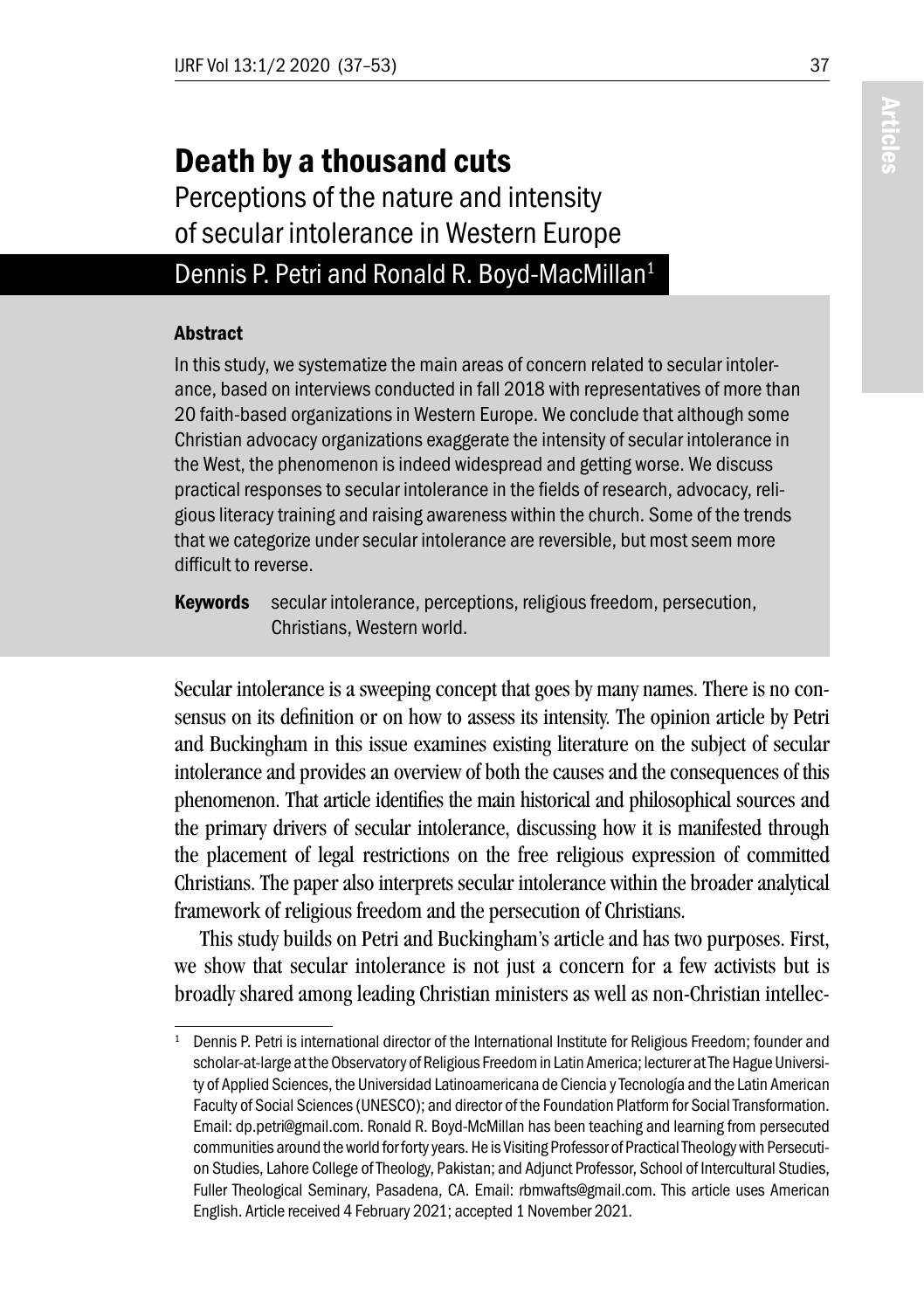tuals. We do this by presenting statements and publications by well-known figures, academics and multilateral organizations, as well as opinion surveys (section 1).

Second, we describe how the phenomenon of secular intolerance is perceived by Christian leaders and faith-based advocacy organizations, so as to gain a deeper understanding of its impact on the church. To this end, we discuss and systematize the findings of interviews conducted in fall 2018 with representatives of more than 20 faith-based advocacy organizations in Western Europe (with a primary focus on the United Kingdom). We begin by highlighting the main areas of concern identified (section 2) and then consider how the intensity of the phenomenon can be assessed (section 3). After that we discuss whether the identified trends are reversible (section 4) and possible responses to secular intolerance (section 5).

Our interviewees were selected from our own personal and professional networks, following a purposive sampling method (enhanced by snowball sampling). We deliberately chose to focus on the perceptions of Christians who feel directly targeted by secular intolerance; we do not describe the views of their opponents. In line with the exploratory nature of this research, we adopted an inductive and open-ended approach to our interviews, to give our interviewees the possibility to elaborate freely on how they understand the phenomenon without influencing them by our own pre-conceived notions.

This seemed the most strategic approach considering the subtle nature of secular intolerance, which generally is not physically violent and is often difficult to observe. We have no doubt that secular intolerance is a genuine phenomenon, as many have confirmed before us (including other contributors to this issue), but how bad is it? What is the impact of the legal reforms, incidents and court cases that many faith-based organizations have been tracking? When considered individually, incidents categorized as secular intolerance can seem insignificant and not very harmful. Moreover, a number of court cases concerning conservative Christians' freedom of expression have successfully achieved redress. Yet our intuition is that these many small or insignificant impositions together add up to "death by a thousand cuts." A few cuts do not kill you, nor do they even hurt. But continuous small blows and strikes have an unmistakable impact. Does the accumulation of seemingly insignificant incidents create an environment in which Christians no longer feel fully able to live out their faith freely?

Because of the sensitive nature of this research and to protect our sources, who for the most part expressed themselves transparently in the interviews, we have chosen not to disclose their names and affiliations. The interviews were conducted in an environment of trust and confidentiality and were not recorded. As we shall see, in an age of "cancel culture," many Christian leaders feel a requirement to selfcensor, yet are still anxious to share about this new feeling of exclusion.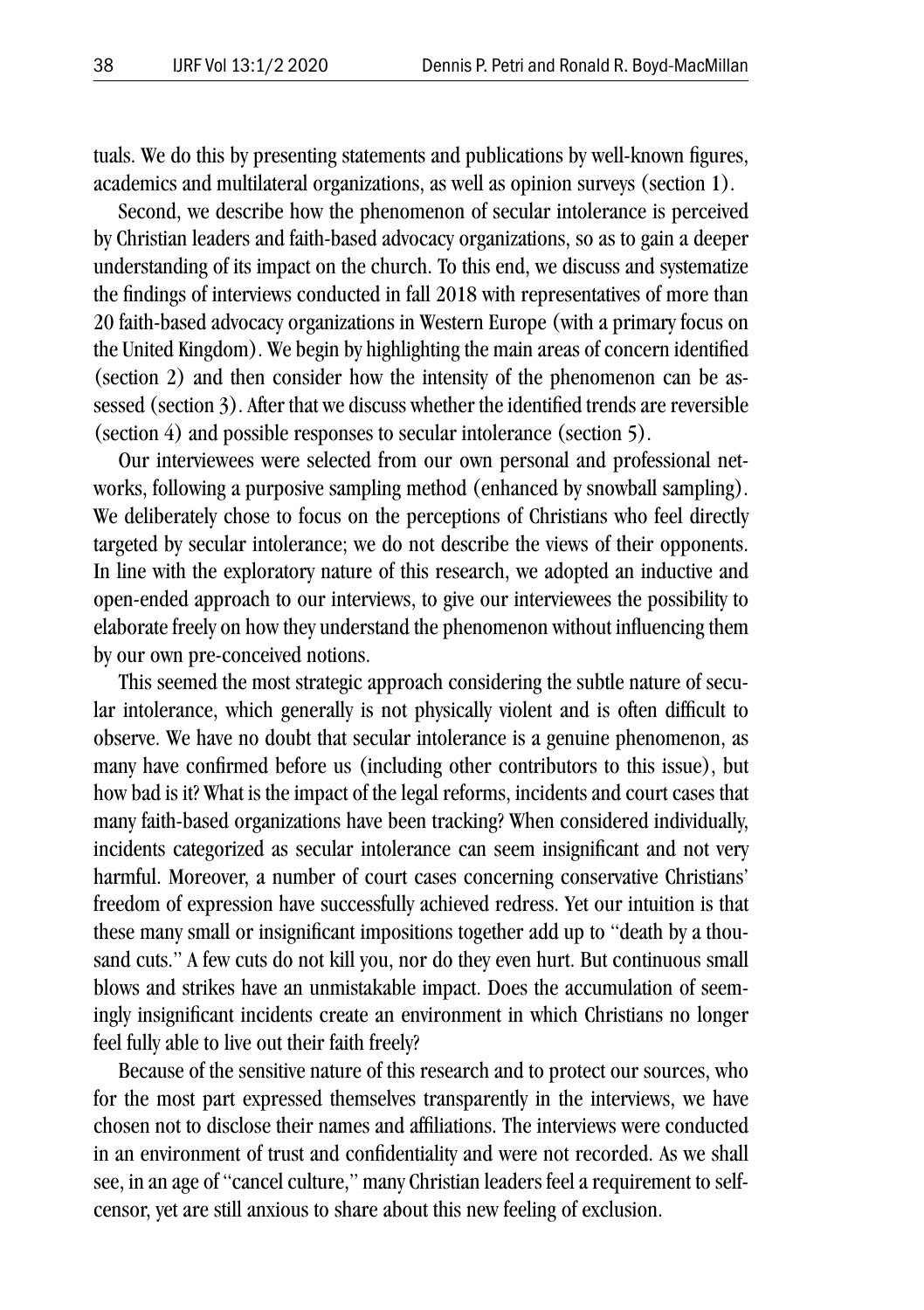Accordingly, we do not quote from the interviews, but instead we describe the general patterns that emerged. These patterns can and should be subjected to further scrutiny. We recognize the methodological limitations related to inferring generalizations from a relatively small, non-representative sample of interviews. However, this data helps us improve our qualitative understanding of how the secular intolerance phenomenon is perceived, identify some of its nuances and manifestations, recognize patterns and formulate hypotheses for follow-up research.

#### 1. A widely shared concern

Before we delve into specific areas of concern regarding secular intolerance, it is useful to depict in broad terms the generalized level of concern among influential Christian leaders. Pope Benedict XVI, perhaps the most visible Christian leader until his retirement, publicly raised the issue of hostility and prejudice resulting from creeping secularism in the West (Pullella 2010).<sup>2</sup> Within the Anglican Church, Archbishop Rowan Williams (2012) and Bishop Michael Nazir-Ali (2016), albeit from different starting points (the former focusing on the intolerance of Christian expression in the public sphere and the latter discussing, among other things, the lack of accommodation for conscience in non-discrimination legislation), also gave the issue high-level attention in widely circulated books*.* 3 The objections raised by these well-known figures are by themselves significant enough to justify taking the issue of secular intolerance seriously.

There also exist entire Christian organizations whose primary objective is to combat secular intolerance through various means. These include the Observatory on Intolerance and Discrimination against Christians in Europe, Alliance Defending Freedom, the Family Research Council, the American Center for Law and Justice, the European Center for Law and Justice, CARE for Europe, the Christian Institute, and Christian Concern. It is also a priority for Evangelical Alliances of various European countries. Although aspects of the work of these organizations might be criticized at various levels, their very existence is significant because it reflects the widespread concern about the issue and the constituencies and donors they represent. Within the leading anti-religious persecution organization Open Doors, World Watch Research has in recent years given more attention to the empirical observation of secular intolerance, through the application of World Watch List (WWL) questionnaires in Western countries and its partnership with the aforementioned Observatory.

<sup>2</sup> Reports about Benedict's message referred to it as a denunciation of "Christianophobia," a less than elegant term it must be admitted.

<sup>&</sup>lt;sup>3</sup> Indeed, Nazir-Ali announced his reception into the Roman Catholic Church as a way of protesting the Anglican Church's lack of courage in dealing with secularism.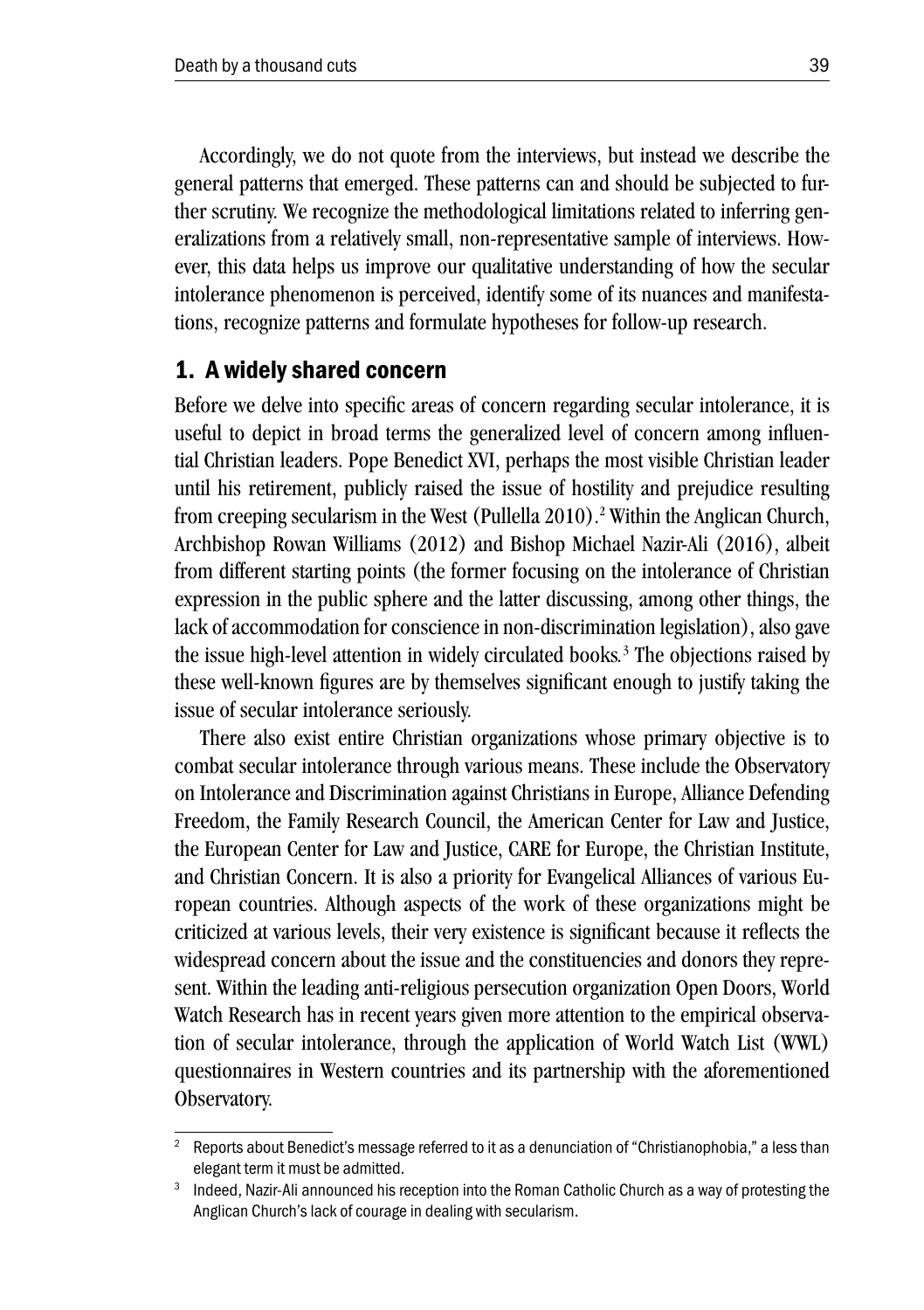Christian leaders and organizations are not alone in expressing concern about secular intolerance; ordinary Christians frequently feel the same way. A 2015 survey by the Equality and Human Rights Commission in the United Kingdom revealed that Christians:

[R]eported being mocked for their beliefs at work, being passed over for promotion and feeling under pressure to keep their faith quiet at work. Other responses included parents saying their children are ridiculed for their faith at school, and business owners feeling 'in turmoil' about behaving in ways that might breach equality laws. Around half of those surveyed thought better legislation is needed to provide adequate protection for those with religious beliefs. (The Christian Institute 2015)

Also in the UK, a ComRes survey in 2017 found that 3 percent of workers, or around a million people, have experienced bullying, harassment or discrimination because of their religious beliefs (The Christian Institute 2017). Ditch the Label, an anti-bullying campaign, reported that 4 percent of the people it surveyed perceive attitudes toward religion as a motive for being bullied; $4$  this percentage is quite significant since fewer than 5 percent of people in the United Kingdom are regular church attenders (2012). Surveys in the United States paint a similar picture (Ethos Institute 2017; Grossman 2016).

Leading academics too, both Christian and especially non-Christian – and the involvement of non-Christians is important in signaling that growing awareness of secular intolerance extends beyond the Christian "bubble" – have dedicated entire publications to this topic. Scholars such as Roger Trigg (2007; 2012), Paul Marshall (2018), Stephen L. Carter (2001), Steven D. Smith (2014), and José Casanova (2004) stand out, but many more could be mentioned. Some of these scholars are practicing Christians while others are silent about their religious convictions, but all are generally considered to have high academic standards. One scholar has even argued that the dominance of secularism in academia constitutes a form of "ontological injustice," because it leads to the subordination and marginalization of non-secular visions of the world, contradicting secularism's own claims to neutrality and universality (Wilson 2017).

Secular opinion leaders have also expressed dismay regarding particular aspects of secular intolerance. For example, conservative intellectuals such as Paul Cliteur (2018) in the Netherlands, Jordan B. Peterson (2017) in Canada and Nicolás Márquez and Agustín Laje (2016) in South America, have denounced the nega-

Perhaps even more significant, this percentage is equal to the 4 percent who indicated that they are being bullied because of attitudes toward sexuality.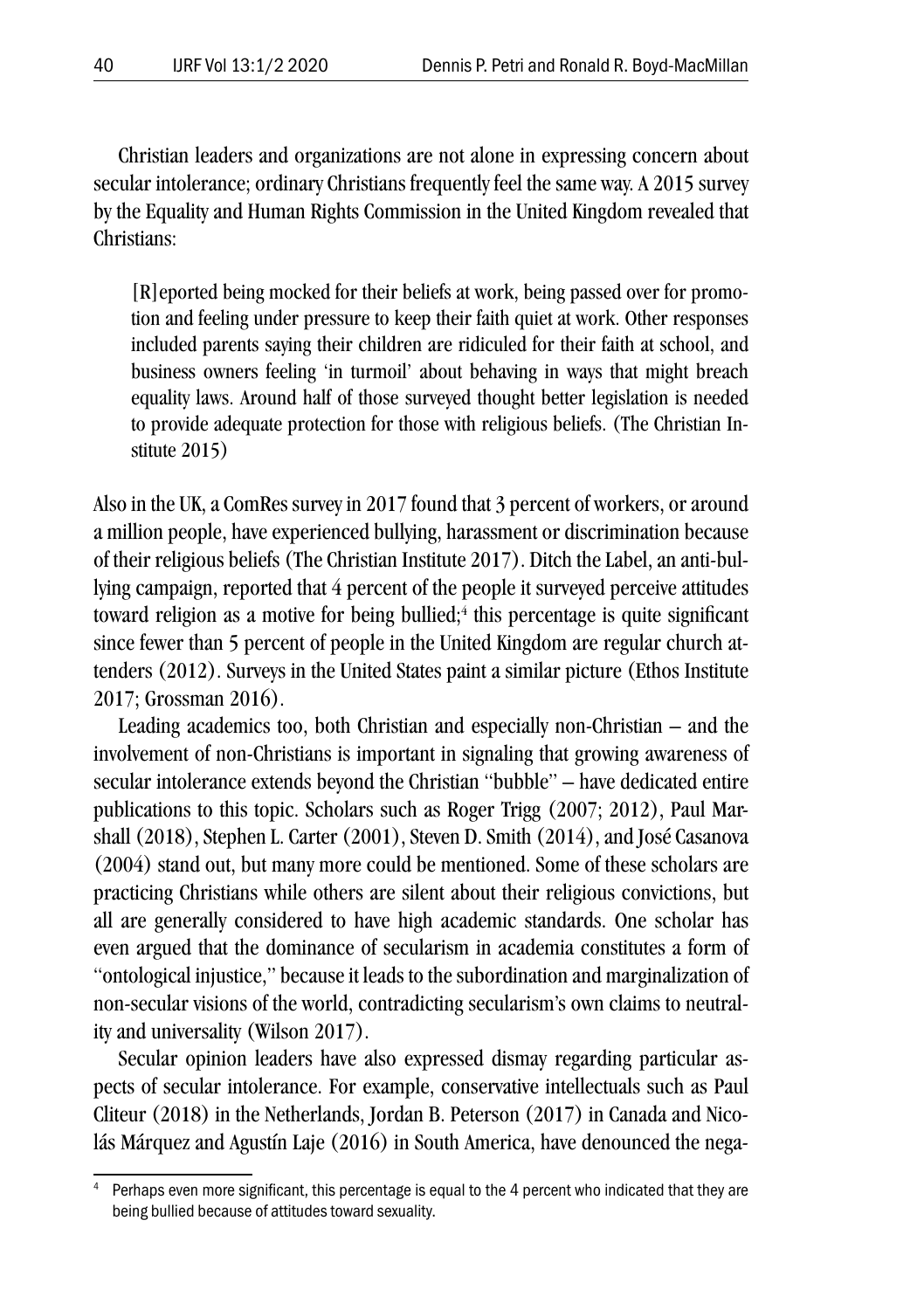tive effects of identity politics. The French left-wing philosopher Bernard Henri-Lévy has depicted the self-contradictory stance of liberal thinkers and activists who embrace liberal values and therefore take intolerant positions against Christians, but who seem undisturbed by illiberal practices in Muslim communities (2008).

Finally, outside academia, secular intolerance has been flagged as an issue by international institutions such as the Organization for Security and Co-operation in Europe (2006) and the Parliamentary Assembly of the Council of Europe (2015). All this evidence taken together suggests that secular intolerance is a real thing – a "social fact," to use sociologist Émile Durkheim's methodological concept – that deserves to be studied, not just something a few backward Christians are whining about.

We will now look at the main concerns regarding secular intolerance, as identified in the interviews we conducted and a selection of secondary sources we reviewed.

#### 2. Main areas of concern

Secular intolerance does not affect all Christians, but mainly conservative Christians. Christians who hold more liberal views – and recent Pew Research Center (2018a; 2018b) surveys suggest that this group is increasing in number – may often be in agreement with many developments that we classify by this label. We will therefore describe the main areas of concern for conservative Christians.

#### 2.1 Generalized religious illiteracy

A key point mentioned in all our interviews, as well as in Rowan Williams' work, is the alarming level of religious illiteracy among policymakers, journalists, academics and judges, which reflects the advanced degree of secularization of Western society. This widespread religious illiteracy is of concern because it leads to considerable misunderstanding of religion (and especially how religion informs behavior), which translates into public policies and court rulings that fail to take into account matters of importance to religious people (Smith 2017).

The importance of religious literacy was recently highlighted in England, through the death by violence of Sir David Amess MP on 15 October 2021. During the two hours that he lay dying of wounds, the local police denied access to a Roman Catholic priest, who was nearby and who sought to give him the Last Sacraments, and to comfort him generally. This shows how public servants of all kinds, whether in police, prisons, immigration services, health service, etc. need to be aware of how religion and faith affect the needs and likely behavior of fellow citizens. We will give more concrete examples below, but in general, we can state that there appears to be less and less room for freedom of conscience in many spheres of life.

The principle of separation between church and state is also increasingly misinterpreted as a separation between faith and politics. This misunderstanding is ac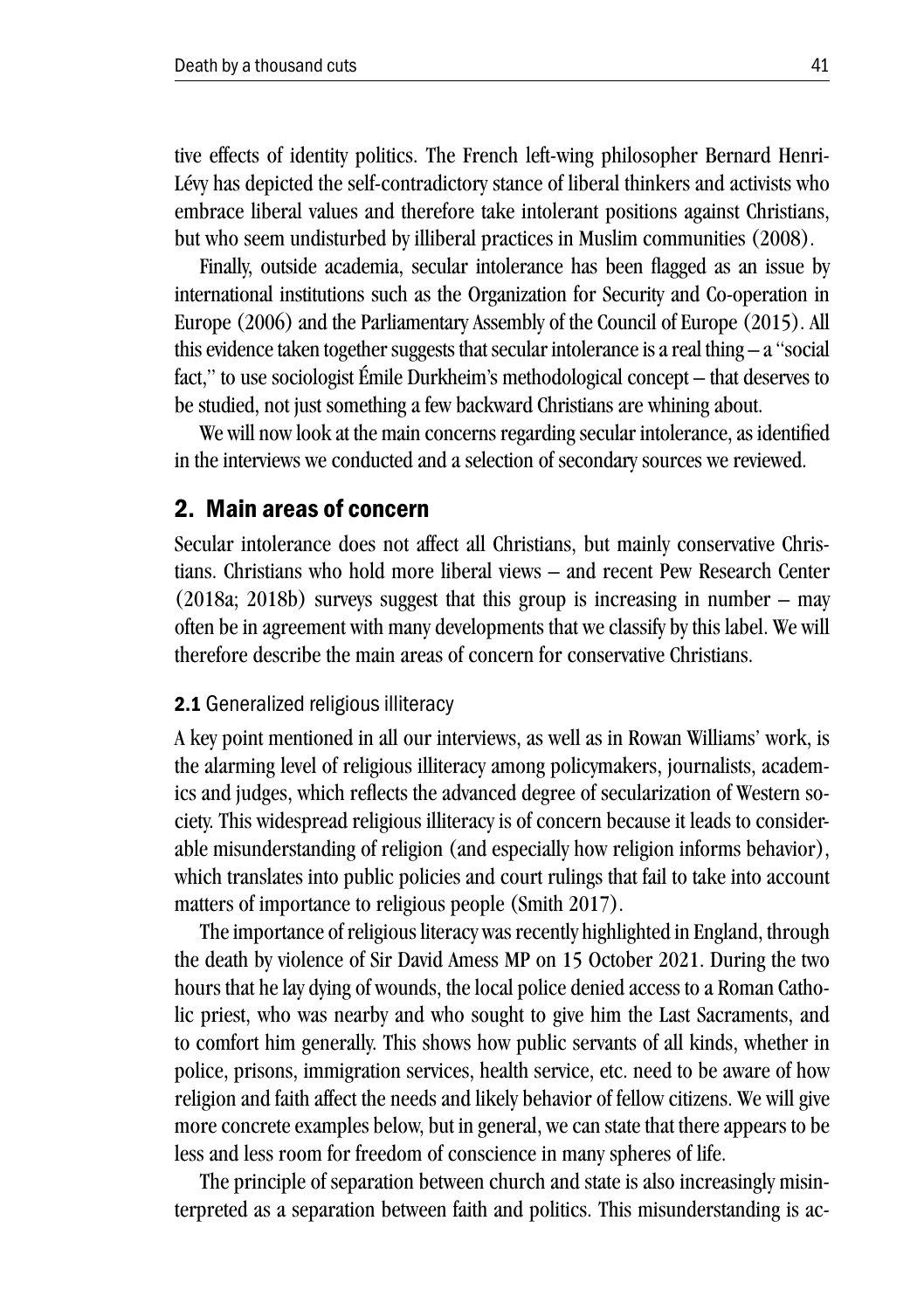companied by the erroneous idea that a secular state is automatically more neutral and that faith can be restricted to the private sphere (because religious freedom is understood only as ensuring freedom of worship). Together with the existing prejudices against religion, the advanced degree of religious illiteracy indirectly fosters intolerance of religious views.

#### 2.2 Identity politics influencing public policy and court cases

Although religious illiteracy may lead to unconscious intolerance of religious views, interviewees also stressed their perception of conscious opposition. Specifically, they indicated their belief that various influential lobbies have a deliberate agenda (although not in the sense of a conspiracy orchestrated by an evil mastermind) to exclude or silence conservative religious views on certain topics because they are considered discriminatory. The most high-profile example of this in recent times has been the UK LGBT lobby group, Stonewall, which pushed an exclusionary agenda of seeking to define sex as gender. It was subsequently found to have exceeded the agreed legal understanding of the issue through its workplace diversity scheme.

Three general types of lobbies can be distinguished: (1) classic secularists who advocate for the exclusion of religion from the public sphere; (2) the feminist movement, which advocates for the social and political emancipation of women, including from religious dogmas and institutions; and (3) groups seeking identity and minority rights, such as LGBTQ groups pursuing the social and political recognition of different sexual minorities. Occasionally these groups collaborate around a shared agenda. In fact, even gender lobbies and Islamic organizations have joined forces to advocate against speakers perceived as discriminatory, such as in the coalition that has prevented so-called "hate speech preacher" Franklin Graham from gaining entry to the UK because of his comments on homosexuals and Muslims (Kuruvilla 2018).

The main focus of especially the latter two types of lobbies is to end discrimination against vulnerable minorities. This priority translates, among other things, into a push for equality legislation applicable to all spheres of society. Often this sort of legislation conflicts with freedom of religion and freedom of expression; the latter rights come under growing pressure because there is increasingly less acceptance of disagreement, respect for conscience, or willingness to grant reasonable accommodation. As Bishop Nazir-Ali has stated, "In this most recent spate of equality legislation, conscience has not been recognised" (2016:104). Indeed, there is growing concern among conservative Christians that, because of the adoption of such legislation and the multiplication of court cases, the rights of minorities are given precedence over other fundamental rights.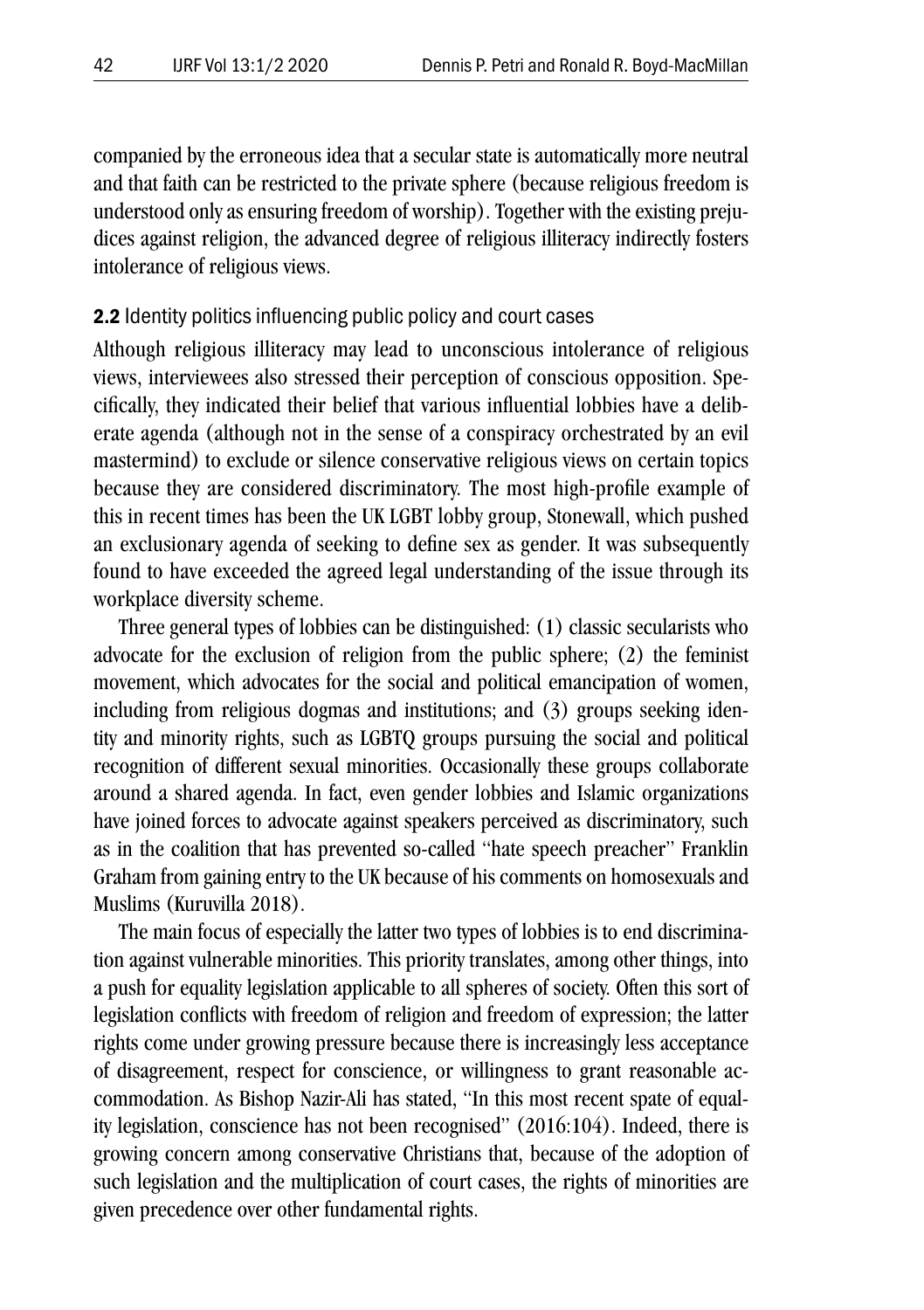#### 2.3 Self-censorship of Christians

As a result of both the implementation of legislation and policies that reduce freedom of religious expression and the "chilling effect" that arises from the various court cases – even when most court rulings are balanced and therefore favorable to Christians – Christians are resorting more frequently to self-censorship (which could explain why there appear to be fewer court cases now than some years ago).

Our interviewees indicated an increasing amount of pressure on Christians to conform to cultural norms, with socially conservative views being silenced as a result. Christians seem to have become accustomed to being silent about their views when they depart from the mainstream. In addition, almost all our interviewees complained about the generalized apathy of Western Christians who, for various reasons (as discussed in greater detail below), are not taking a stance against restrictions on their freedom of religion. This is true both for individual Christians and for the church as an institution. If there is no pushback, politicians more readily ignore the concerns of Christians.

#### 2.4 Stealth moves

Secular intolerance progresses at different levels, occupying ground in more and more spaces by stealth. In our interviews, a general historical pattern emerged, starting with the trend of secularization of society and followed by the implementation of progressive legislation in an increasing number of fields, among which transgender rights represent the latest. As laws change attitudes, the existence of legislation can be perceived to translate into increasing intolerance of those who oppose such legislation.

This process is not automatic but is the result of the persistent lobbying of decision-makers and is often aided by judicial activism, as various advocates provoke the establishment of jurisprudence through specific cases. For example, in numerous cases street preachers have been accused of discrimination. Although, in most (if not all) cases, the street preachers were acquitted based on freedom of expression, new cases are constantly being filed as part of an ongoing effort to provoke a change in jurisprudence. Some interviewees believe that once a judge breaks with previous jurisprudence, the next area that will come under pressure is the sermons that pastors and priests deliver during church services, with the potential consequence of censorship of sermons and teaching messages given inside churches.

#### 2.5 Restrictions in the church sphere

Usually, gender lobbies are not physically violent, but there are exceptions. The Observatory on Intolerance and Discrimination against Christians in Europe (OIDAC) has documented attacks on churches (which could be simple vandalism or deliber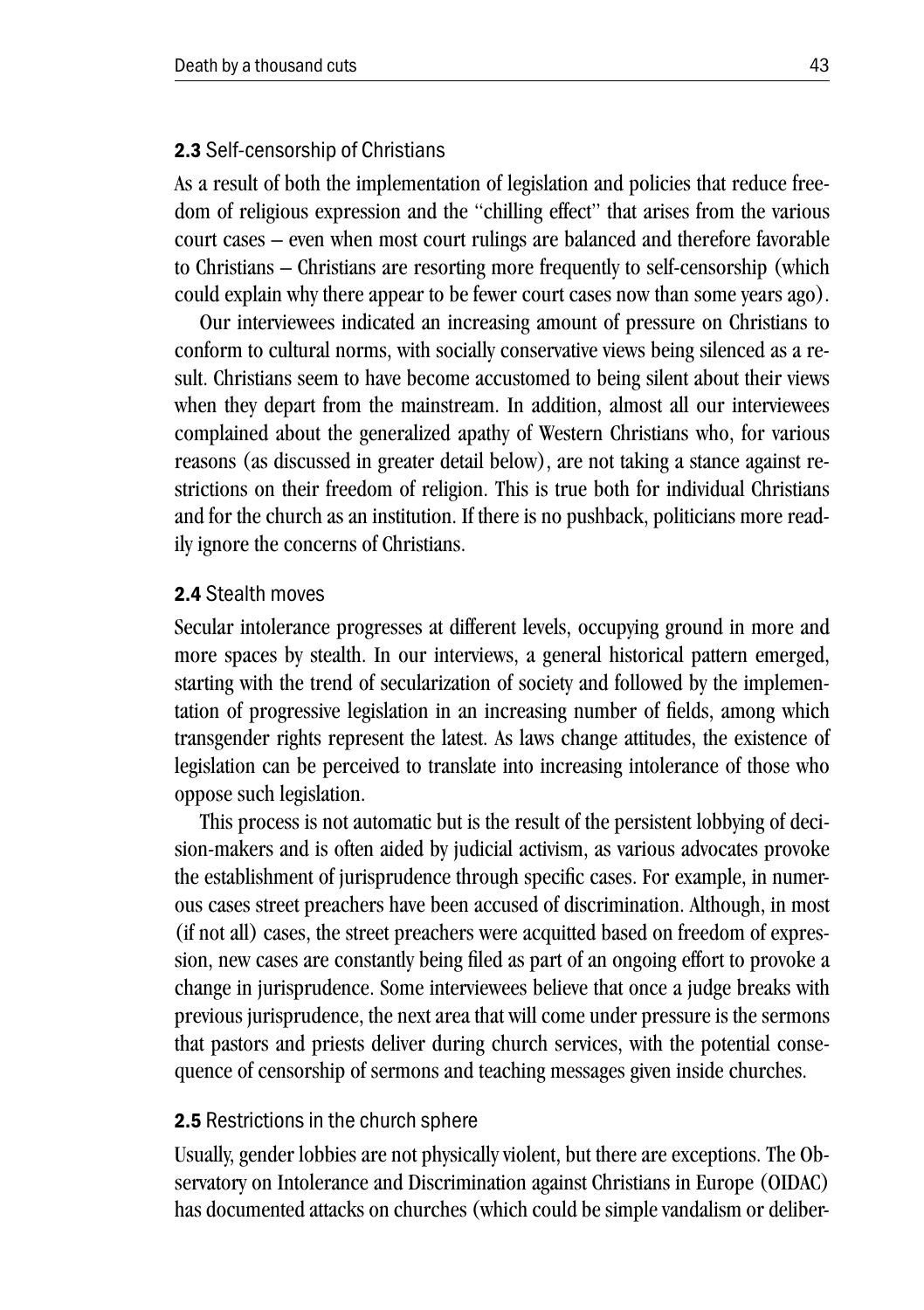ate assaults by radical gender lobbies or Islamist groups) (Observatory 2019:22- 23). The authorities generally act properly in response to instances of physical violence against churches, recognizing this activity as criminal. OIDAC has also noted increased registration requirements and taxation of religious organizations in some countries, all of which places unnecessary restrictions on the church sphere.

#### 3. Gauging the intensity of secular intolerance

Having reviewed the evidence for secular intolerance as well as the main areas of concern, we will now consider how to determine the intensity of this phenomenon. The direction in which things are heading can hardly be viewed positively but is all the alarm warranted? What is the pace of the advance of secular intolerance? World Watch Research is currently undertaking an effort to score WWL questionnaires for Western countries, and this study should yield additional data. For now, we will make a few general comments.

First, secularization, or at least the "de-Christianization" of the West, is likely to continue. Insofar as secularization has led to an increase in (sometimes unintentional) intolerance of religion by policymakers, the level of secular intolerance is likely to increase. This process seems to have accelerated in recent years. This concern is exacerbated by the impression of the growing power of the state as a regulator, which enables it to interfere in more spheres of society.

The OIDAC data (Observatory 2018; 2019) also provides a valuable summary of recorded hate incidents against Christians, which range from relatively minor events such as church vandalism to court rulings and administrative decisions that uphold the dismissal of public servants for reasons of conscience, the dissolution of longstanding Christian charities (such as Catholic adoption agencies in the UK), and more broadly the exclusion of religious voices from the public sphere.

OIDAC documented an increase in reported cases of oppression on religious grounds, which cover both direct and brutal, and indirect and subtle tactics: 180 incidents in 2015, 250 in 2016, 275 in 2017, and 325 in 2018 (Observatory n.d.). The vast majority of these incidents involved vandalism against churches and Christian institutions, along with some acts of violence against Christian ministers, as well as mockery by media sources of the church as an institution. These acts are perpetrated by ordinary vandals, secular and gender activists and Islamic groups.

There have been numerous court cases involving conservative Christians and institutions, but systematic records of these cases are not kept by most organizations, so it is difficult to objectively assess their impact.<sup>5</sup> In one well-known case, the

<sup>5</sup> Noteworthy exceptions are The Christian Institute (https://www.christian.org.uk/case/) and Christian Concern (https://www.christianconcern.com/cases), which each reported having around 50 live cases and 20 to 30 prospective ones. Other organizations do not maintain publicly accessible records of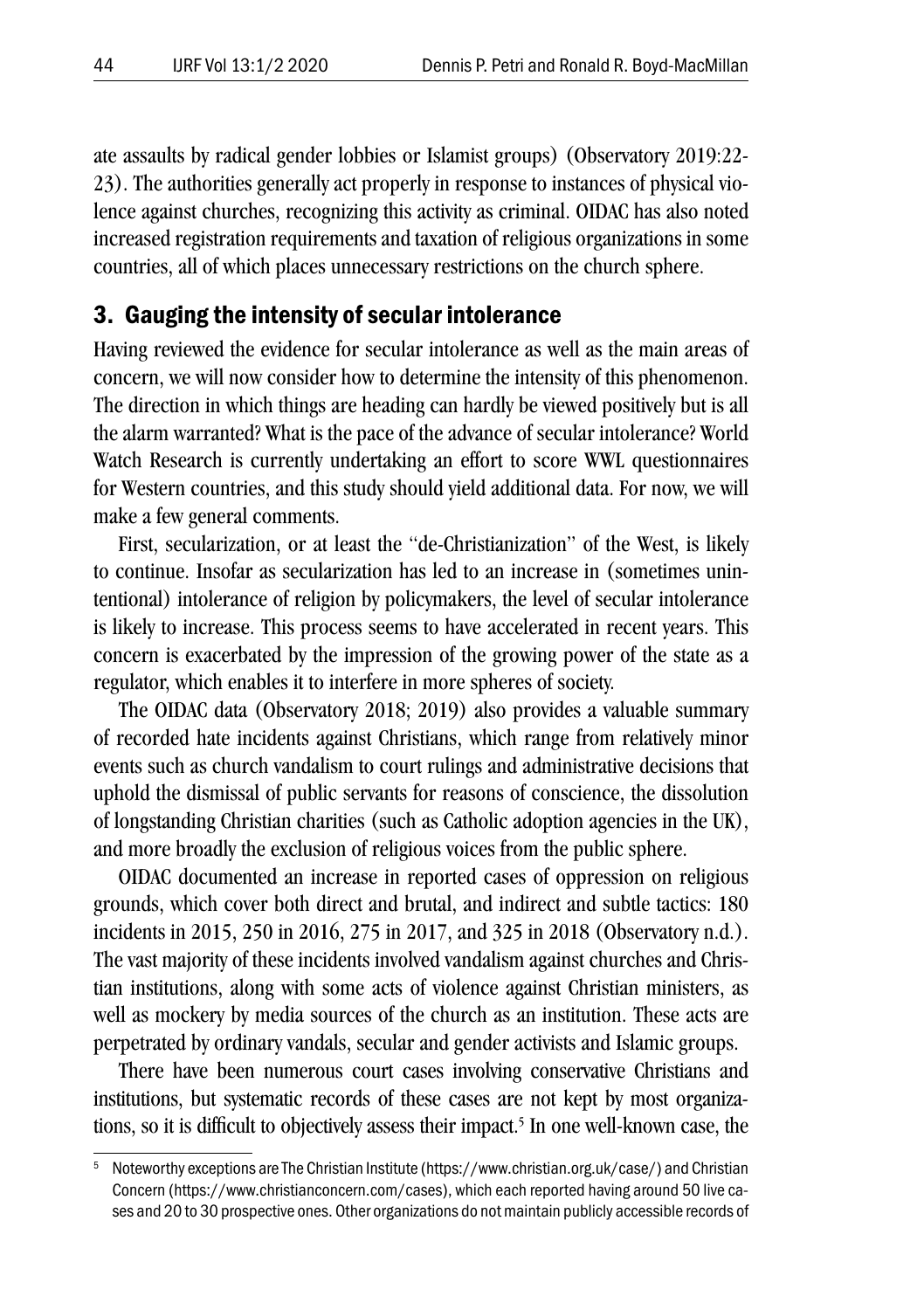Ashers Baking Company in Northern Ireland faced popular condemnation for refusing in 2014, on the grounds of the owners' Christian faith, to prepare a wedding cake for a gay couple with the message "Support gay marriage." On 10 October 2018, Ashers won in the UK Supreme Court, ending a 4-year legal battle and overturning all previous judgments against it. The court held that Ashers acted lawfully and did not discriminate against the customer (Lee v. Ashers Baking Company 2018).

A similar case in Colorado was dismissed by the US Supreme Court (Masterpiece Cakeshop 2017). There have also been numerous cases involving marriage registrars who have suffered reprisals for refusing to perform same-sex unions (which have led to the dismissal of public servants in the Netherlands, the UK, and the United States); medical personnel and social workers who have gotten into trouble because of their beliefs; and street preachers who have had to defend themselves against accusations of homophobia, sometimes as a result of a setup (Stott 2013). The Lautsi case of 2011, concerning the public display of crucifixes in Italian schools, also received widespread attention (Puppinck 2012).

Although most courts have ruled in favor of the religious freedom of Christians, the very filing of such cases reflects and reinforces a societal mood that functions essentially as a form of squeeze against religious freedom. Moreover, even where jurisprudence protects religious freedom, every new incident that goes to court can result in a groundbreaking decision, which is why every court case is perceived by Christians as a battlefield. Also, the fact that fundamental rights have come under stress and are interfered with is by itself a concern.

An important distinction must be made between criminal and civil cases. Criminal cases, such as those involving restrictions of street preachers' freedom of expression, are usually won by the preachers and their legal counsels. The law is on the side of freedom of speech, and the judges' interpretations are generally favorable. (Of course, even when cases are won, entire careers are disrupted and good names slandered along the way.) In civil cases related to such matters as employment or education, however – especially when they allege discrimination based on (sexual) identity, which often involves subjective interpretations of (sometimes exaggerated or fabricated) circumstances – the defenders of religious freedom lose more often than they win, mainly because the judicial branch's interpretive role is much broader.

It would be wrong to assume that because several court cases are being won and because the number of court cases have diminished in some areas, the pace of secular intolerance is decreasing. Rather, the court cases have had a chilling effect on conservative Christians, who often resort to self-censorship, mainly to avoid go-

court cases. OIDAC includes some mentions of court cases, but they are mixed together with incidents of vandalism. It would be worthwhile to develop a jurisprudential compendium so as to better gauge the intensity of this phenomenon.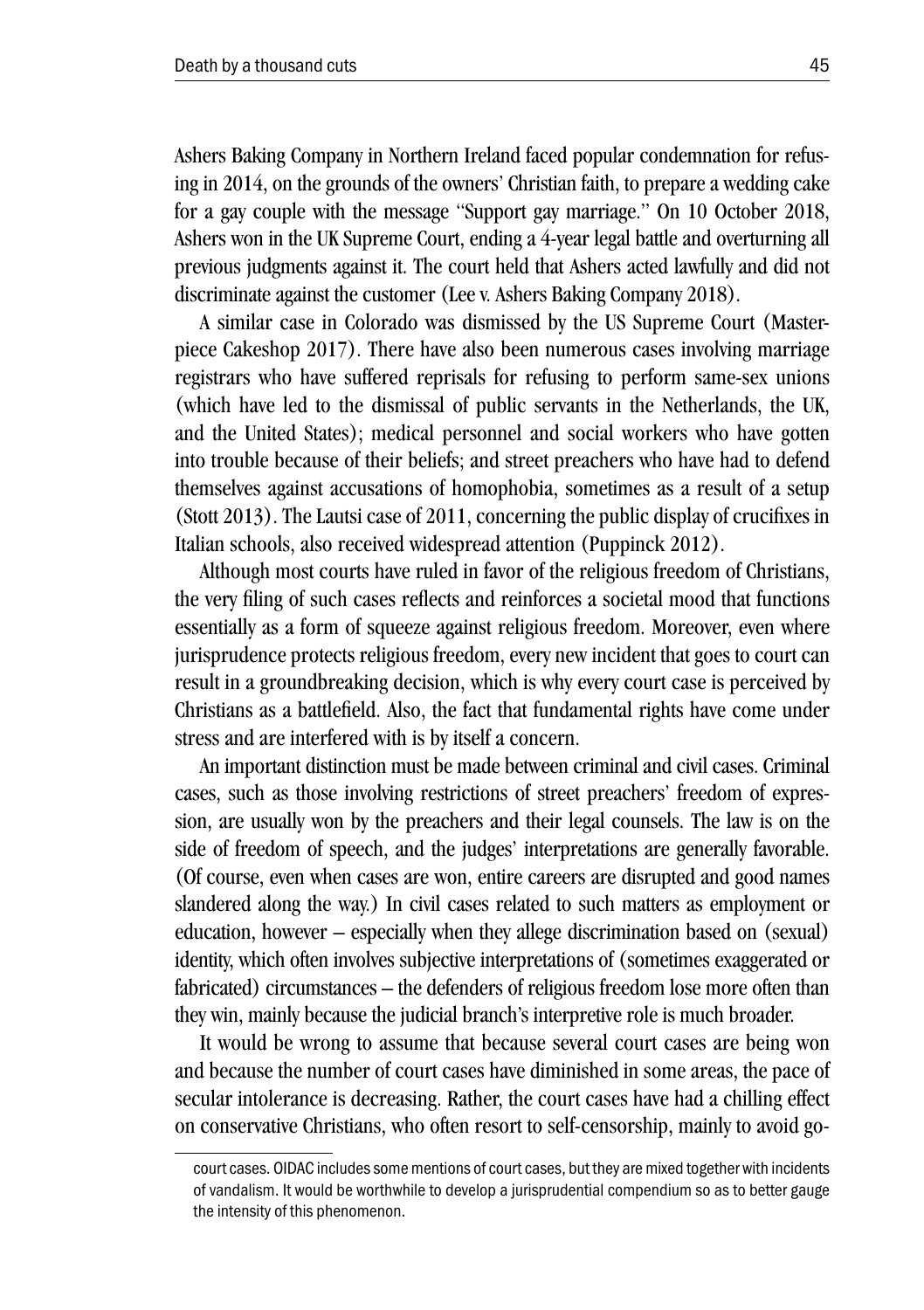ing through the trouble and anxiety of a court case that lead in turn to the disruption of careers, advanced stress, bullying at work, and other negative experiences, as our interviewees indicated.

Moreover, our interviewees expressed the belief that many incidents go unreported, making it very difficult to determine the extent of this phenomenon. However, the logs of requests for advice received by Christian charities on matters such as how to respond to workplace harassment related to one's Christian views, or on how to deal with sexual minorities in the workplace or the classroom, indicate a steady increase in recent years. One charity reported receiving approximately 10 email inquiries each week along with another 10 to 15 telephone calls. Another reported fielding over 100 calls a year from parents and teachers who don't know how to respond to LGBT issues in their schools because they fear being accused of discrimination or hate speech.

Another sign of the intensity of secular intolerance is the observable influence in international institutions and forums of gender lobbies, which support UNsponsored programs that promote abortion and family planning, as well as making development aid conditional upon the implementation of progressive policies (Peeters 2012).

Finally, legislation in this realm can be grouped into the following areas: nondiscrimination legislation (which has been used to marginalize both Christian manifestations of belief and rights of Christian conscience in situations where competing claims to rights conflict); censorship of the cross and other religious symbols from the public square; the limiting of freedom of expression through various manifestations of hate-speech laws; equality legislation that affects the freedoms of Christian business owners; attacks on parental rights in education; attacks on conscience rights for medical professionals; and registration and tax requirements for churches (Kiska 2012).

Again, although Christian advocacy institutions have had relative success in combating the most extreme secularist policy proposals; the fact that new proposals are introduced so frequently is noteworthy. It signals that the drivers of secular intolerance are determined to keep pushing their agenda. In other words, even if many attacks can be parried through advocacy campaigns, this does not mean there is no threat. Moreover, Christian advocacy groups report that it is becoming increasingly difficult to even express opposing points of view involving identity or minority rights (especially regarding sexual orientation) without fear of sanction.

#### 4. Are the trends reversible?

Most of our interviewees indicated that the trends described above can be reversed only if the church speaks out against secular intolerance and resists the restrictions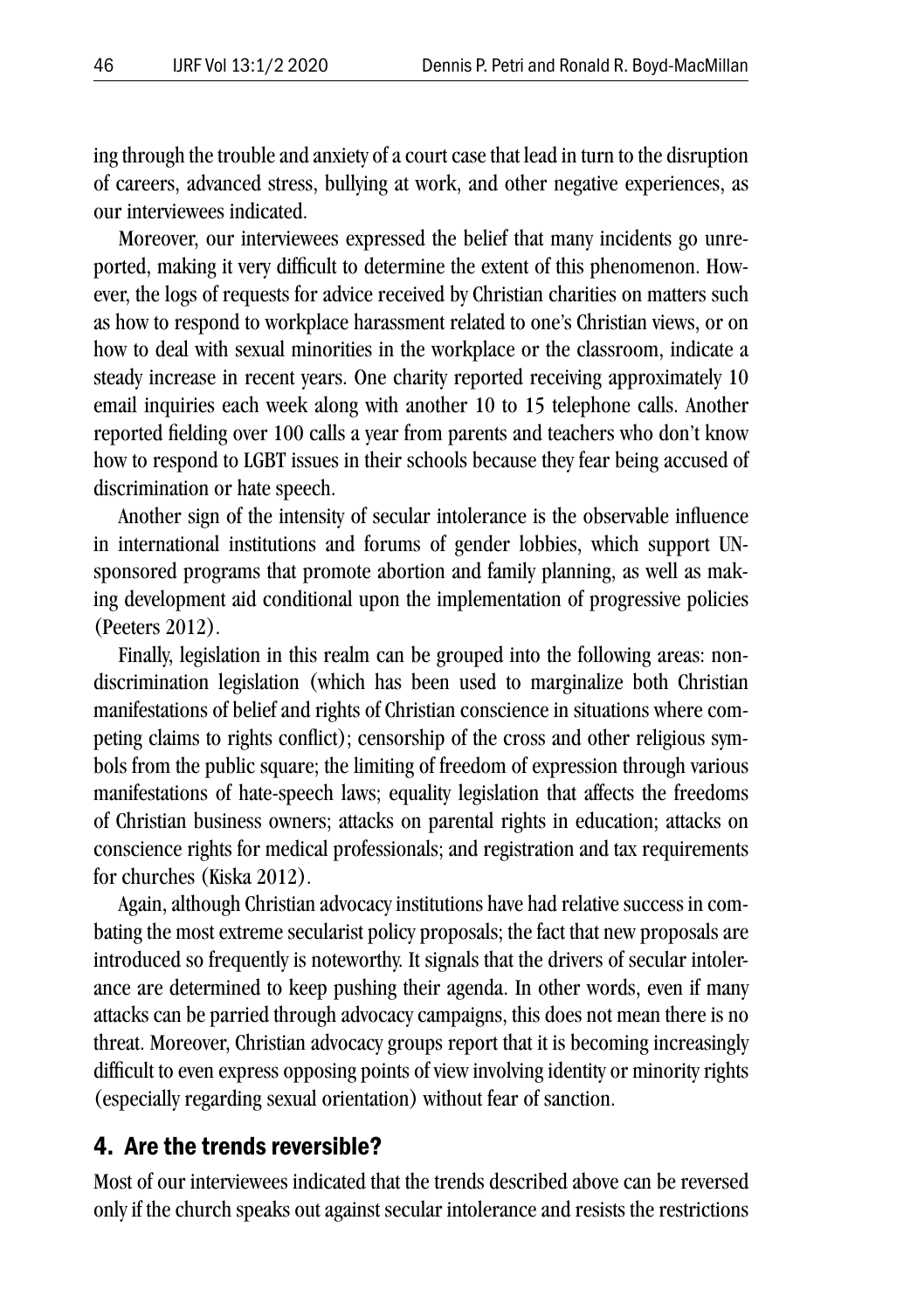imposed by political decision-makers and the broader culture. If the church fails to stand its ground, however, secular intolerance will progress unabated.

Of course, secular policies and laws can be repealed, but the secularized cultural context from which they emerged is much harder to change. Our interviewees recognized that since secularization is the root source of contemporary progressive policies and the consequent intolerance of opposing views, achieving cultural change will be very difficult. Moreover, the secularist worldview strongly dominates "establishment" sectors such as politics, the judicial branch, the media, and academia. Protest votes against this establishment, such as the votes for Brexit or for Trump, are unlikely to have much impact in the long run (and a progressive backlash could even be expected). Even though the general population seems more conservative than the establishment, cultural norms are gradually becoming more liberal, primarily because the adoption of progressive legislation has a normative impact on the wider culture.

We can already observe that some aspects of secular intolerance are more reversible than others. As already described, the law seems to be firmly on the side of freedom of speech in criminal cases. In this area, it appears possible to push back against secular trends, although concerns remain. In particular, the ever more frequent self-censorship practiced by many Christians is worrying.

There also is an expectation that hate-speech legislation might eventually try to reach inside churches, effectively censoring Christian preaching. Paul Coleman, in *Censored* (2012), anticipated an extension of the scope of hate speech (and a lowering of its threshold) in the near future, leading to a culture of censorship and the broadening of government monitoring.

In other areas, particularly cases involving sexual orientation, it seems nearly impossible to overturn existing policies, as any attempt to do so is immediately met with hostility and accusations of discrimination. Christian advocacy organizations said it is increasingly difficult to lobby against legislative proposals in this area, and administrative court challenges around matters of conscience are usually unsuccessful. In this realm, there seems to be a new hierarchy of rights, with equality trumping religious rights.

On the other hand, there remain some areas where political victories are possible. For example, the demands of the transgender lobby (such as the compulsory use of alternative pronouns to identify transgender people) seem so absurd to many people, including even feminists, that they are still met with vast societal resistance. In the case of the already mentioned Northern Ireland bakery, even prominent gay rights activists have defended the bakers' right to free speech (LifeSite News 2016).

Secular intolerance does not spread evenly throughout the Western world. Some aspects of this phenomenon are more advanced in certain countries than in others. In the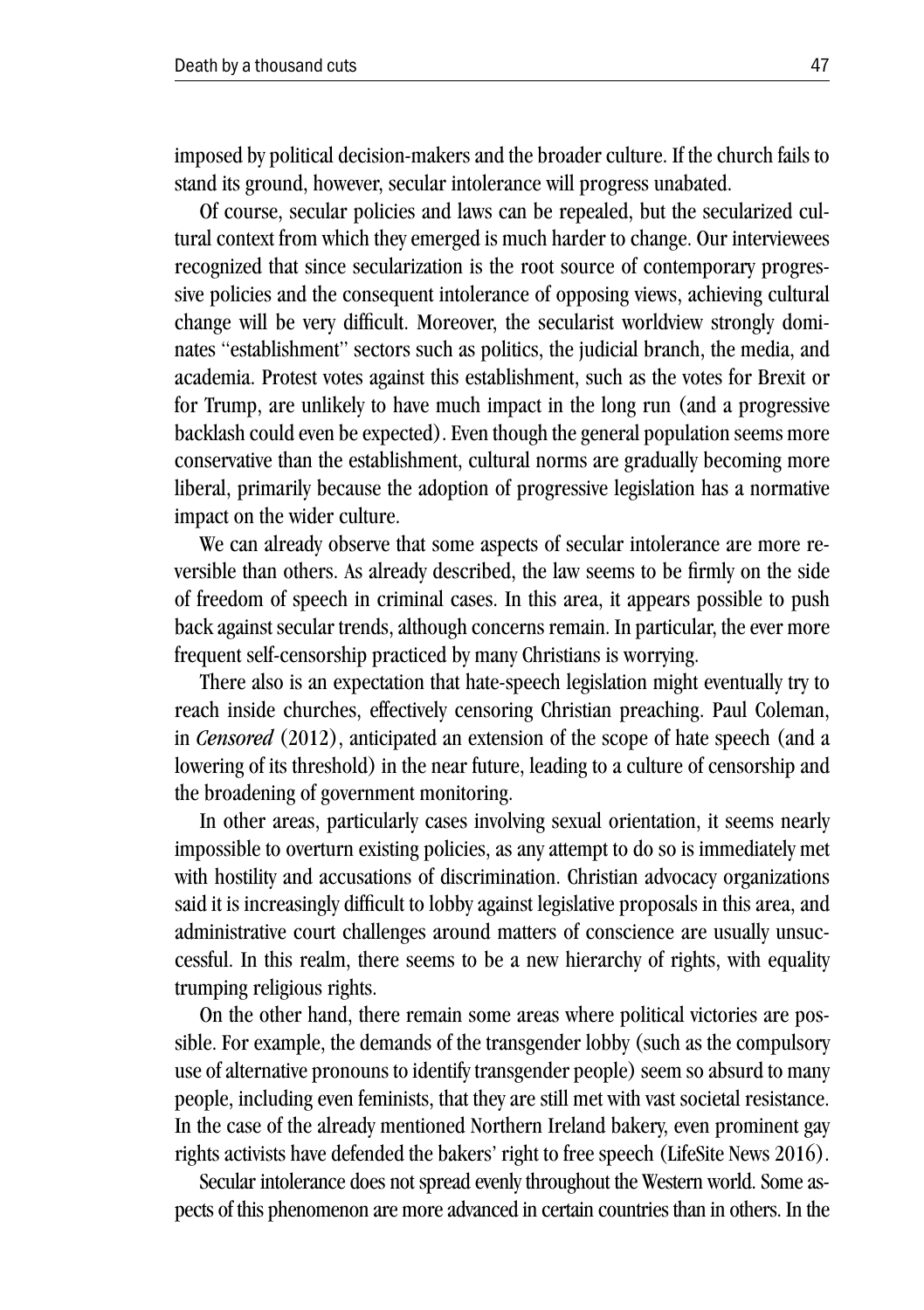United States, for example, hate speech is not a criminal offense, but it is in Europe. The influence of European multilateral institutions must be recognized, although this area requires further research. Countries such as Poland and Hungary have more conservative policies, but are increasingly facing pressure for maintaining them.

Overall, although some aspects of secular intolerance can still be resisted, the battle lines are constantly moving. Secular intolerance is expanding into different spheres of society, and it can do so freely as long as there is no effective pushback.

Our interviewees were generally very pessimistic about the church's response to the threats posed by secular intolerance. In fact, many of them expressed frustration with the general lack of assertiveness by the overwhelming majority of Christians. The following reasons (some of which overlap) were cited for this behavior:

- A large part of the church is liberal and approves the progressive policies being implemented.
- Perhaps unconsciously, many Christians view dimensions of secularism as normal. Christians are generally ignorant regarding their rights and are surprised when they learn what rights they have.
- There is a sense of resignation among conservative Christians, who treat persecution as something to be expected. Others seem to have surrendered already.
- At times, the church is more preoccupied by internal (interdenominational) disagreements than by the need to form a united front against secular intolerance.
- Often, Christians prefer not to make a fuss about the harassment they encounter. They fear that speaking out would only make things worse for them.
- The more pietistic denominations hold a narrow view of the Great Commission. They believe that struggling against secular intolerance distracts from the gospel. They seem "more concerned with the flock than with the wolves," as one interviewee put it.
- Especially in rural areas, there is a benevolent view of the state. People think that government is neutral and that things really are not so bad.
- As a whole, Western Christians are complacent. They behave like a grumpy majority, instead of accepting the fact that they now are by all measures a minority.
- The vast majority of Christians are often too busy with their lives and have no time to worry about secular intolerance.

The message is clear: the Church needs to wake up if secular intolerance is to be stopped in its tracks. But this must be done with caution and strategic insight.

Before we turn to specific recommendations on how secular intolerance can be addressed, a final aspect deserves to be mentioned. Some interviewees expressed concern that the Christian organizations that do engage with secular intolerance do so from the wrong point of departure. Some Christian organizations combat secular intolerance by trying to use the state to impose conservative values upon society, just as progressives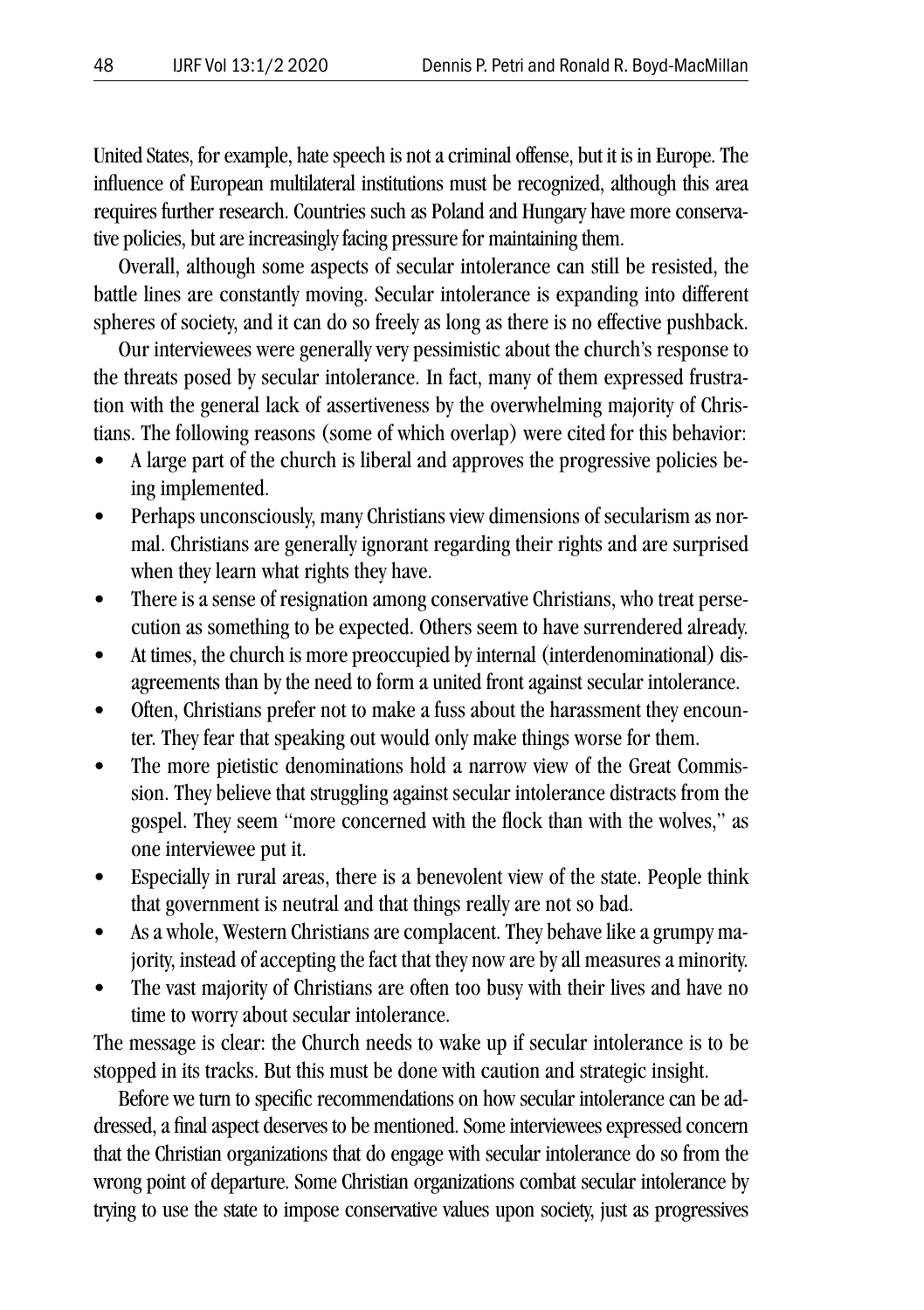seek to impose their views. One interviewee referred to this approach as "Christian authoritarianism" and characterized it as very dangerous. The solution should not be to try to impose a Christian worldview, not only because doing so would oppress the freedom of others, but also because this strategy could easily backfire as soon as progressive parties regain control of the state. Rather, we should advocate for a reduction of the state's role so that it cannot impose its values any longer, whether it is progressive or conservative, and so as to advocate for respect of the rights of the Christian minority.

#### 5. Possible responses to secular intolerance

Based on our interviews and the literature we consulted, we propose the following possible responses to secular intolerance: research, advocacy, religious literacy training, and raising awareness with the church.

#### 5.1 Research

Because the frontlines of secular intolerance are shifting rapidly, it is essential to keep tracking where this phenomenon is going. We have described a few recent evolutions (such as the current advances made by progressive advocates concerning sexual orientation, the results of criminal cases, and the shift in civil law), but we need to be capable of anticipating changes in other areas in the future, as well as understanding differences between countries. Solid research is especially important because we have the impression, with a few exceptions, that many Christian organizations opposing secular intolerance neglect research and, as a result, sometimes make outlandish claims that do more harm than good. Without proper research, it is impossible to inform adequate responses.

We can no longer focus only on the relationship between religion and politics. Instead, we should improve our understanding of the present-day drivers of secular intolerance and how different spheres of society are threatened by this phenomenon. The current battles seem to revolve around identity politics in education, employment, and medicine. More scholarly research on judicial activism and the real impact of court cases is needed. The role of multilateral political and judicial institutions such as the European Court of Human Rights deserves permanent monitoring. We also need to improve our understanding of the extent of self-censorship among Christians. More generally, we need more insight into both the intensity and the pace at which secular intolerance is progressing. We should be gathering information that will allow to objectively gauge the intensity of secular intolerance.

#### 5.2 Advocacy

As the drivers of secular intolerance continue to push for more progressive policies and progressive rulings by law courts, an adequate response in the realm of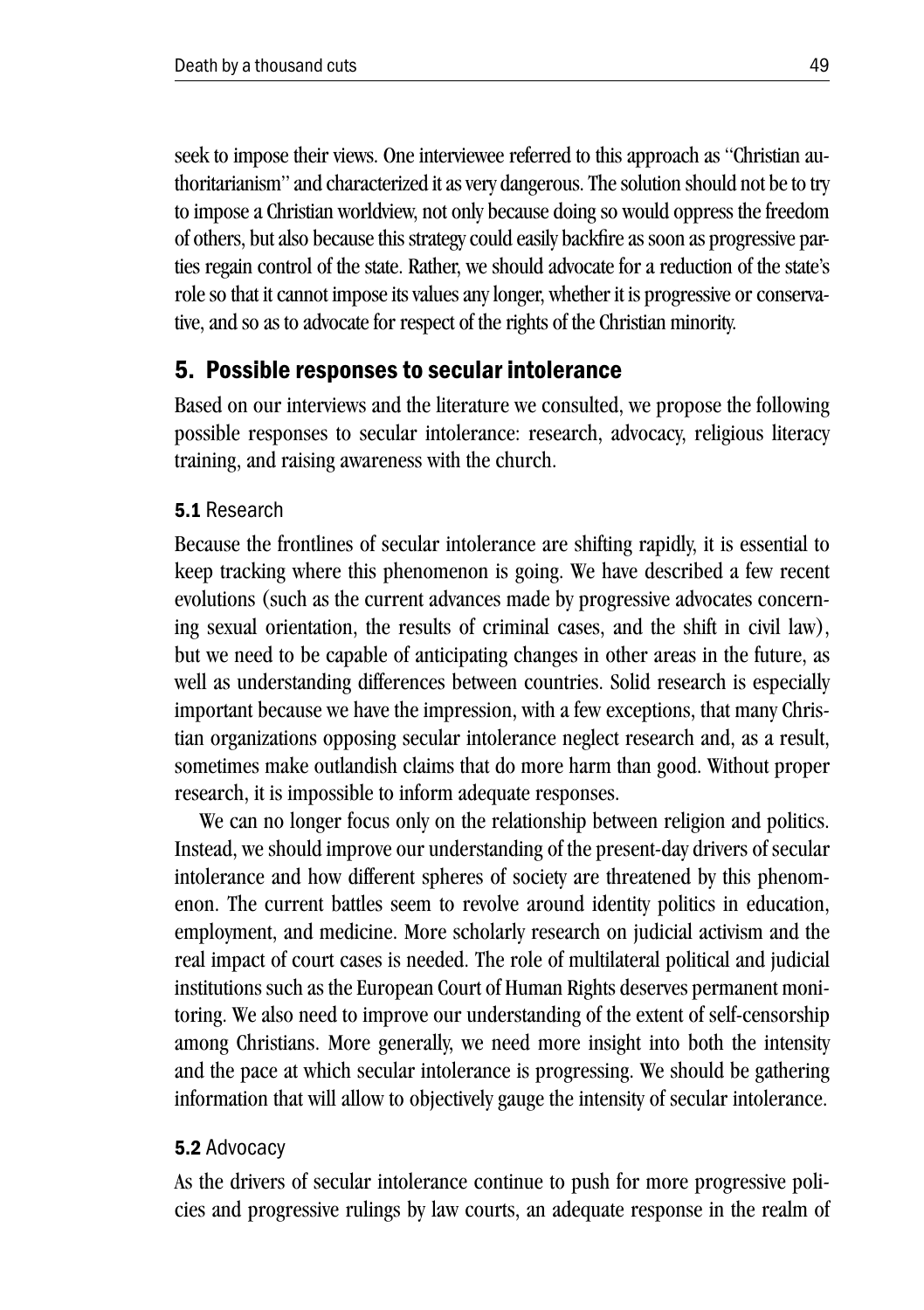advocacy is imperative. We understand advocacy as including two dimensions: legal assistance and policy influencing. Legal assistance includes engaging in actual litigation and, more generally, providing legal counsel to Christians who become embroiled in court cases. Advocates must also lobby against laws and policies that could constrict the religious freedom of conservative Christians.

As legal assistance is a relatively straightforward intervention, the nature of which will depend on each specific case, we will focus here on the main priorities with regard to policy influencing, synthesizing the main recommendations of four authors: Paul Coleman (2012), Stephen Baskerville (2017), Paul Marshall (2018), and Steven D. Smith (2014). We focus primarily on addressing the ambiguity of hate speech and anti-discrimination legislation (also called equality legislation), as well as the imbalances between these rights and freedom of religion and expression. This must be done both through fact-based analyses and arguments and by enhancing the power of storytelling so as to win over people's hearts and minds.

These authors suggest starting with the reform of national hate-speech laws, an area where some efforts by Christian advocacy organizations have been successful. In addition, international law must be re-examined so as to restore the broad protections it provides for freedom of expression and freedom of religion. Finally, all advocacy efforts must be oriented toward creating the most robust free speech standard possible and hark at Milton Freedman's famous warning that "the society that puts equality before freedom will end up with neither." Some experts whom we consulted still hope to cultivate the political will to accommodate the rights of Christians.

#### **5.3 Religious literacy training**

There is an urgent need to educate policymakers, public servants (including the police) and judges about religion, to increase their religious literacy. We have seen that advanced levels of religious illiteracy lead to misunderstanding of how religion informs behavior in different spheres of society and of the legitimate role of religion in the public domain, thus encouraging practical intolerance of Christians. One might be very pessimistic about the impact of such efforts, considering the presumed anti-Christian bias of "establishment" sectors of society. But this undertaking is critical if we want to reverse secular intolerance. It is also essential to include a religious literacy component in any advocacy initiative (and in legal casework as well) for it to succeed.

Key messages to communicate include the following: religions are not necessarily violent; the separation of church and state is not violated by religious expression; and an open society must leave room for conscientious objection and reasonable accommodation of deeply held beliefs.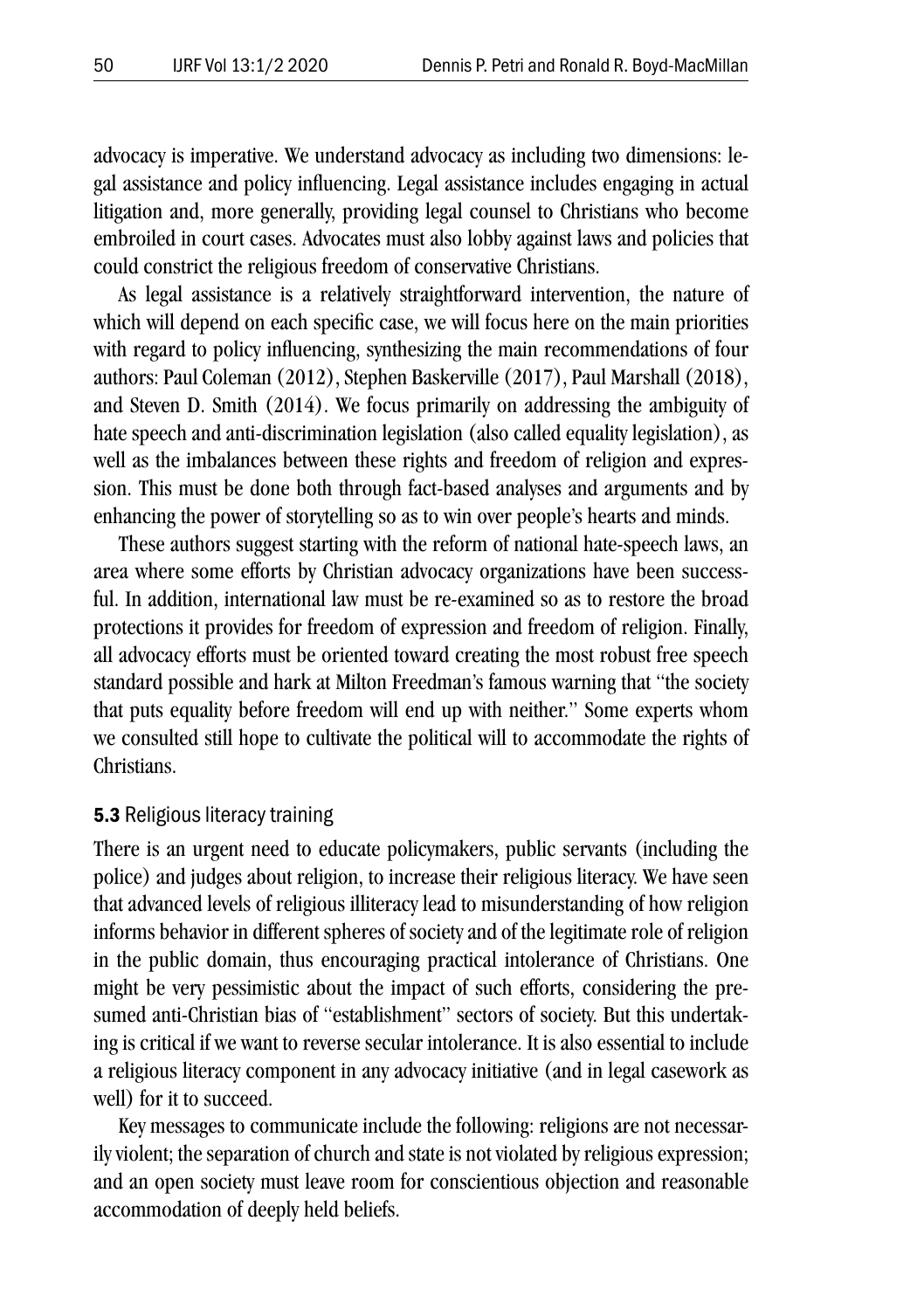Although gaining access to train public servants has become increasingly difficult – whereas gender lobbies seem to have open doors to government officials – there are nevertheless some positive illustrations. For example, some Christian advocacy organizations informed us that training police officers in this field has led to a reduction in arrests of street preachers, because the police understood that the preachers were legitimately using their right to freedom of expression.

#### 5.4 Raising awareness within the church

As noted above, even where legal cases can be won, the media storm and societal tension can be very intimidating and have a chilling effect, leading to self-censorship. For this reason, Christians should become educated about their rights and should be encouraged to remain active in responding to any restrictions they face for exercising their faith. Our interviewees believed that many Christians are relatively ignorant about their rights and are surprised to realize that their freedom of speech is broadly protected under the law.

The factors contributing to the church's general apathy must be properly understood and addressed. Awareness must be raised so that both denominational bodies and individual Christians may proactively resist the challenge to conform to the secular dominant worldview. Interviewees repeatedly stressed that if churches stand their ground, it might be possible to push back against aspects of secular intolerance.

Raising awareness within the Church must occur at two levels. The first level is to create awareness among Christians about what secular intolerance entails (since there is still considerable ignorance of the threats posed by this phenomenon) and why it constitutes a form of persecution. In addition, Christians need to be educated about their rights, as many seem to have internalized secular assumptions and are unaware of the existing protections of freedom of religion. In a way, this undertaking is about building religious literacy for Christians.

The second level is to encourage Christians to actively engage with secular intolerance. This must of course be done in a strategic and wise way, but many advocacy tools and channels are available in politics, education, and the media. This work essentially entails offering civic education to the church.

#### References

Baskerville, Stephen. 2017. *The New Politics of Sex: The Sexual Revolution, Civil Liberties & the Growth of Governmental Power.* New York: Angelico Press.

Carter, Stephen, L. 2001. *God's Name in Vain: The Wrongs and Rights of Religion in Politics.* New York: Basic Books.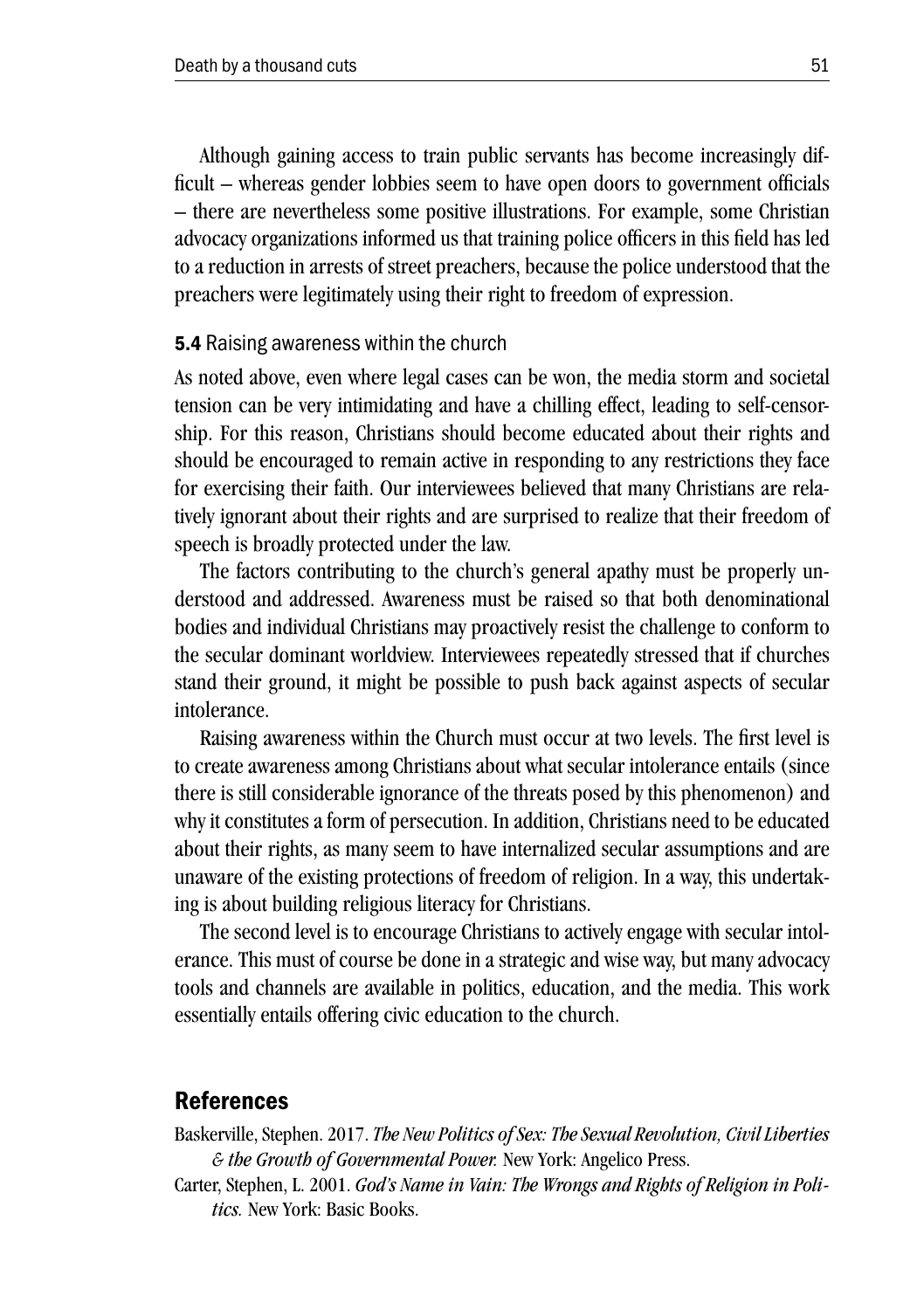- Casanova, José. 2004. *Public Religion in the Modern World.* Chicago: University of Chicago Press.
- Christian Institute. 2015, 13 March. New Survey: Christians Face Widespread Discrimination. Available at: https://bit.ly/3osShgg.
- Christian Institute. 2017, 3 April. 1 Million Workers Face Hostility for Their Religion, Study Finds. Available at: https://bit.ly/3doATmL.
- Cliteur, Paul, Jesper Jansen and Perry Pierik (eds.). 2018. *Cultuurmarxisme: Er waart een spook door het Westen.* Soesterberg (The Netherlands): Aspekt.
- Coleman, Paul. 2012. *Censored: How European "Hate Speech" Laws Are Threatening Freedom of Speech.* Vienna: Kairos Publications.
- Ditch the Label. 2012. Available at: https://www.ditchthelabel.org/.
- Ethos Institute for Public Christianity. 2017, 21 August. Discrimination against Christians. Available at: https://ethosinstitute.sg/discrimination-against-christians/.
- Grossman, Cathy Lynn. 2016, 31 March. Americans See Religious Liberty Sliding while Intolerance Rises. Sojourners. Available at: https://bit.ly/3dqGHft.
- Henri-Lévy, Bernard. 2008. *Left in Dark Times: A Stand Against the New Barbarism*. New York: Random House.
- Kiska, Roger. 2012, December. Radical Secularism. Paper commissioned by the World Watch Unit of Open Doors International.
- Kuruvilla, Carol. 2018, 10 September. Muslim Groups Call for UK to Stop Famous Evangelical Preacher's Visit. *Huffington Post*. Available at: https://bit.ly/3y1T8Yo.
- Lee v. Ashers Baking Company. 2018. [2018] UKSC 49.
- LifeSite News. 2016, 4 February. Northern Irish Bakers Get Reprieve as AG and Major Gay Activist Come to Their Defense. Available at: https://bit.ly/3lIrjQ3.
- Márquez, Nicolás, and Agustín Laje. 2016. *El libro negro de la nueva izquierda: Ideología de género o subversión cultural.* Buenos Aires: Grupo Unión.
- Marshall, Paul. 2018. Western Christians' Responses to Denials of Religious Freedom. In Daniel Philpott and Timothy Shah (eds.), *Under Ceasar's Sword: How Christians Respond to Persecution.* Washington, DC: Cambridge University Press:428-455.
- Masterpiece Cakeshop v. Colorado Civil Rights Commission. 2017. 138 S. Ct. 1719.
- Nazir-Ali, Michael. 2016. *Faith, Freedom and the Future Challenge for the 21st Century*. London: Wilberforce Publications.
- Observatory on Intolerance and Discrimination against Christians in Europe. n.d. Available at: https://www.intoleranceagainstchristians.eu.
- Observatory on Intolerance and Discrimination against Christians in Europe. 2018. Report 2018. Available at: https://bit.ly/3gVKWR4.
- Observatory on Intolerance and Discrimination against Christians in Europe. 2019. Report 2019. Available at: https://bit.ly/3lHL0aS.
- Organization for Security and Co-operation in Europe. Tolerance and Non-Discrimination Information Center. Available at: https://tandis.odihr.pl/.
- Parliamentary Assembly of the Council of Europe. 2015. Resolution 2036: Tackling Intolerance and Discrimination in Europe with a Special Focus on Christians. Available at: https://pace.coe.int/en/files/21549.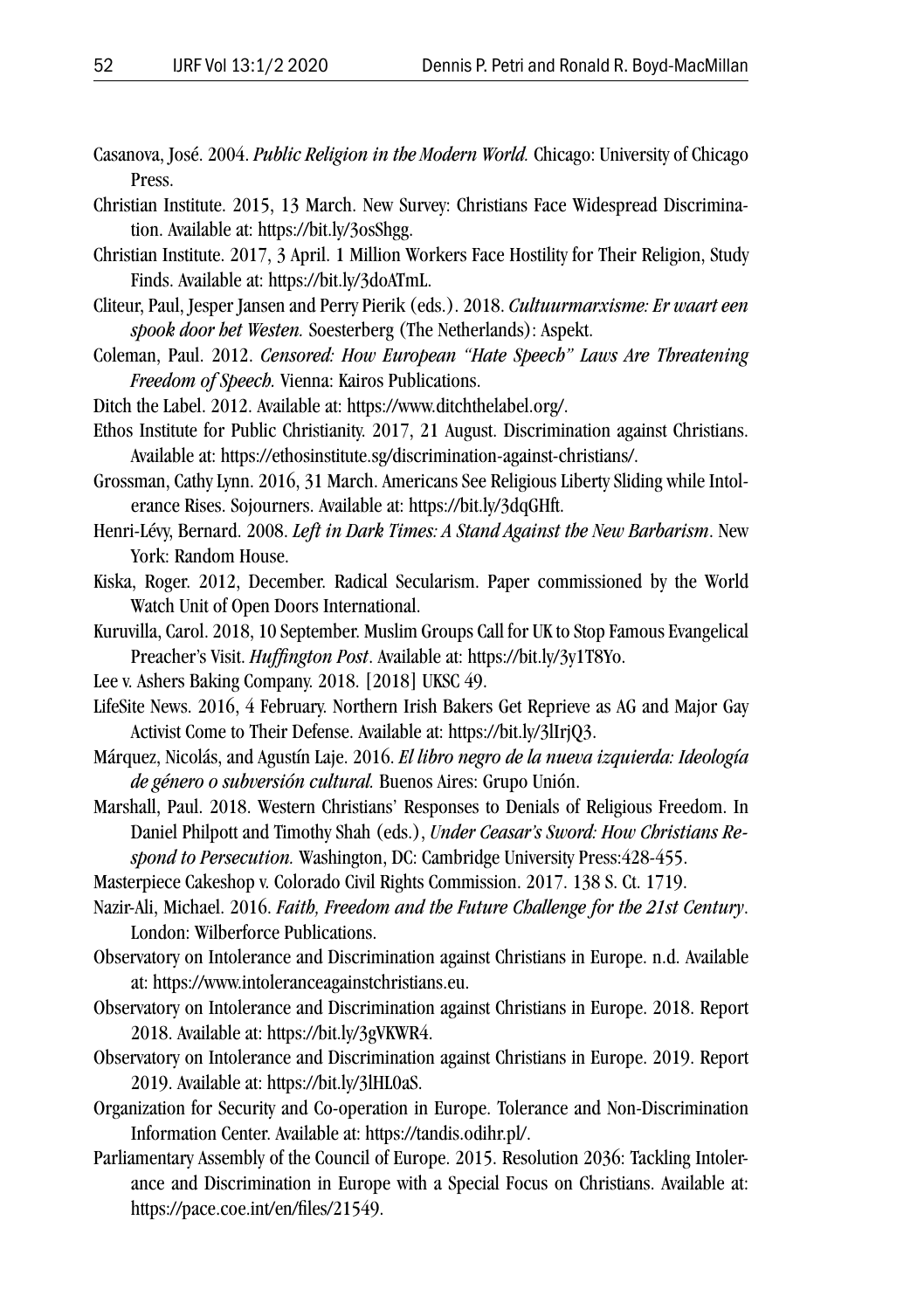- Peeters, Marguerite. 2012. *The Globalization of the Western Cultural Revolution. Key Concepts, Operational Mechanisms.* Clamecy: Institute for Intercultural Dialogue Dynamics.
- Peterson, Jordan B. 2017. Postmodernism and Cultural Marxism. Available at: https://www. youtube.com/watch?v=wLoG9zBvvLQ
- Pew Research Center. 2018a *Being Christian in Western Europe*. Washington, DC: Pew Research Center. Available at: https://pewrsr.ch/3oCeE3f.
- Pew Research Center. 2018b *The Religious Typology: A New Way to Categorize Americans by Religion.* Washington, DC: Pew Research Center. Available at: https://pewrsr. ch/3pPN8i7.
- Pullella, Philip. 2010, 16 December. Pope Decries Growing "Christianophobia" in Europe. Reuters. Available at: https://reut.rs/3DtS80C.
- Puppinck, Grégor. 2012. The Case of *Lautsi v. Italy*: A Synthesis. *BYU Law Review* 873(3). Available at: https://bit.ly/31vOSVi.
- Smith, Christian. 2017. *Religion: What It Is, How It Works, and Why It Matters.* Princeton, NJ: Princeton University Press.
- Smith, Steven, D. 2014. *The Rise and Decline of American Religious Freedom.* Cambridge, MA: Harvard University Press.
- Stott, Richard. 2013. *Christians in the Firing Line*. London: Wilberforce Publications.
- Trigg, Roger. 2007. *Religion in Public Life: Must Faith be Privatized?* Oxford: Oxford University Press.
- Trigg, Roger. 2012. *Equality, Freedom and Religion*. Oxford: Oxford University Press.
- Williams, Rowan. 2012. *Faith in the Public Square.* London: Bloomsbury Continuum.
- Wilson, Erin K. 2017. Power Differences and the Power of Difference: The Dominance of Secularism as Ontological Injustice. *Globalization* 14(7):1076-1093.

Advertisement of editorial board position International Journal for Religious Freedom

## Editorial Board Applications

The International Journal for Religious Freedom seeks applications for the Editorial Board. Applicants should be academics at recognized institutions and have expertise in religious freedom. The board will be chosen based on diversity of geographic locations and expertise. We encourage applications from theology, sociology, religious studies, international relations and law.

Please send your CV and letter of interest to editor@iirf.eu.